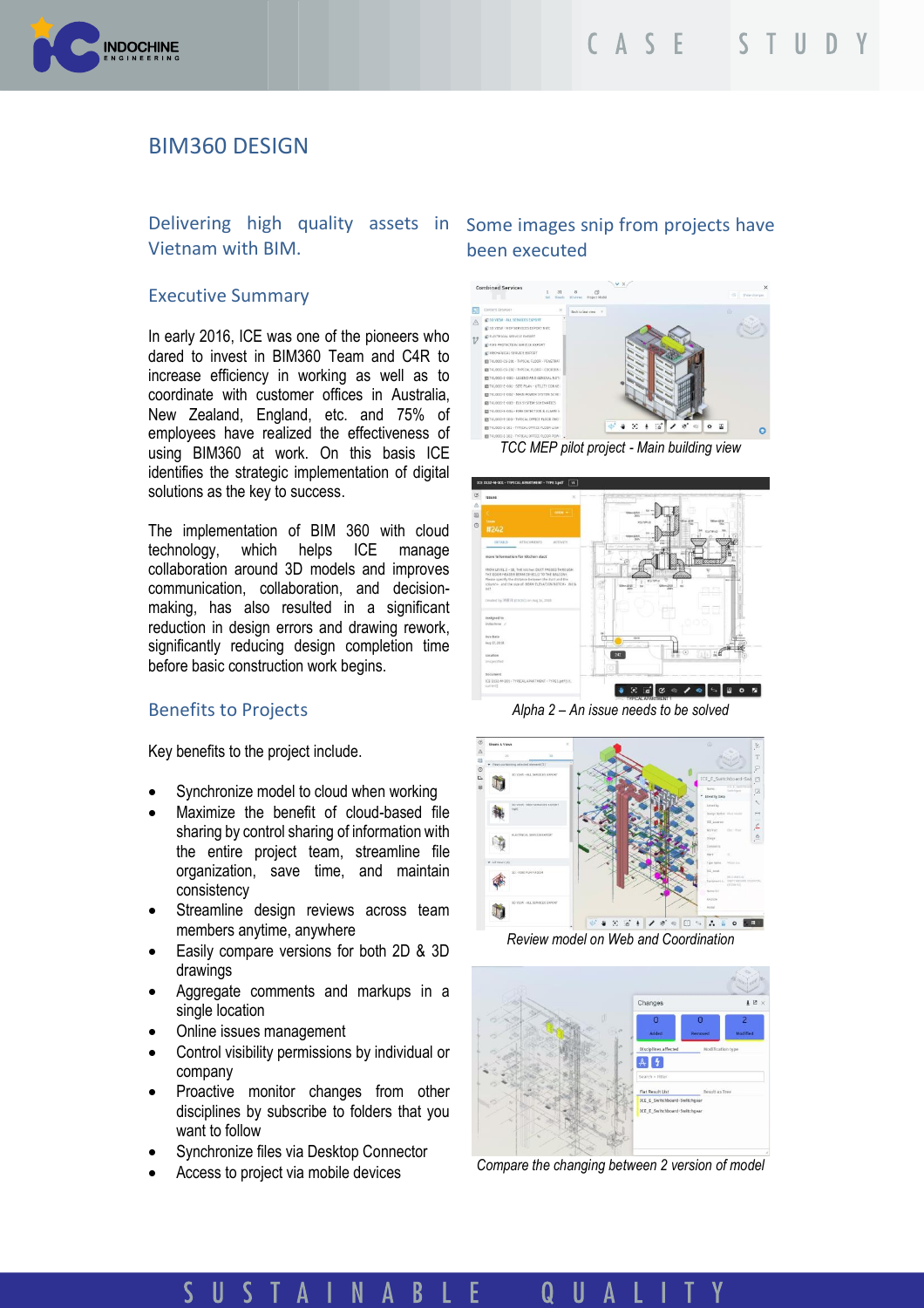

## Process

A key element of projects is controlling coordination and risk in an organized and transparent way. For each new project, team leads went through a time-consuming process of setting up and training new users on the INT/EXT SharePoint. The level of communication and coordination required for uploading and sharing the models to customers and related information also took up significant time in the workflows that led to misinterpretation of versions or mixing up different aspect models (Architecture-Interior-Structural-Facade-Landscape).

With BIM360 that easily to create all new stakeholders from a template and setting permission for whole trades and teams, it makes sure project teams have access to the right  $\bullet$ information at the right time.

The image below describes the working process from a design team to work-sharing service and when finalize publish model for submission on BIM360 web review



And this is the process of exchanging models back and forth in the design coordination process between disciplines



#### Through the project timeline



## Recommendations

ICE acknowledged the power of combining the Autodesk BIM application set: Revit, Navisworks, BIM360 and its own in-house team of BIM modelers and BIM process. Collaborating as a united team on the BIM implementation, ICE executed the following activities:

- Setting up a BIM Execution Plan (BEP)
- BIM Policy for all staffs when modeling
- Revit Manual, when working with Revit.
- Collaboration with open standard format Industry Foundation Classes (IFC).
- Setting up a hosted BIM 360 environment for the partners to enable collaboration, coordination, and integrated workflows
- Developing a standardized 3D model information structure that involves Revit templates and libraries.

## **Conclusions**

In 2020, 50% of projects on BIM360 have been deployed out of total projects of the company, most of which are offshoring projects and projects outside of Vietnam. The aim is to adopt and promote 80% higher usage of BIM360 by 2023.

With the BIM 360 cloud environment, projects can now be set up in real-time, saving the IT department and project office weeks of effort each year.

The use of BIM 360 Design significantly improves work sharing efficiency; Reduced model opening time, less emails and less transfer files. View the model visually without having to open in Revit, easily to coordinate the design with markup, comment, and issues.



*Markup from TCC*

STAIN  $\mathsf{U}$ E  $\mathsf{U}$ A B A O